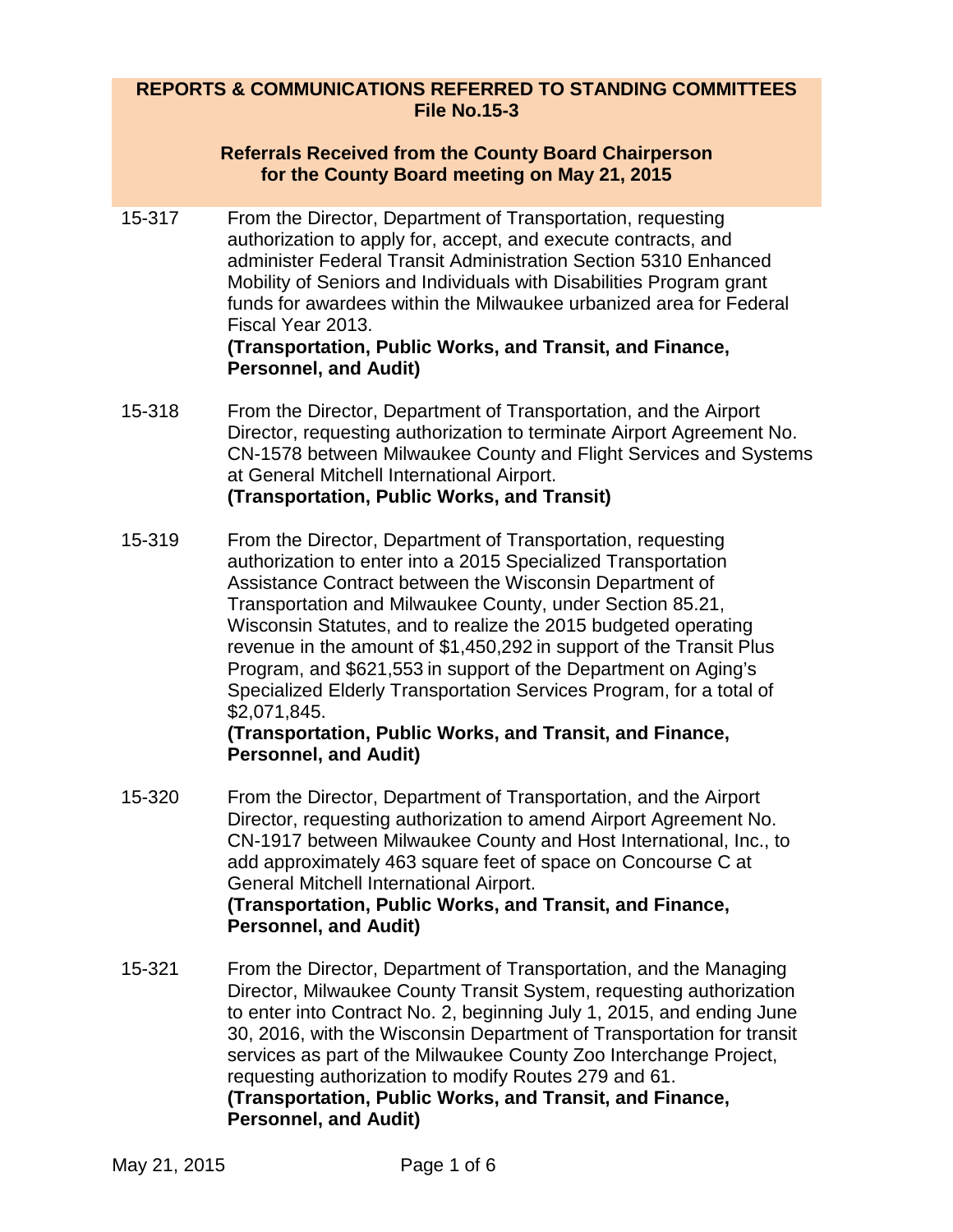15-322 From the Director, Department of Transportation, and the Airport Director, requesting authorization to amend Airport Agreement No. CN-1412 between Milwaukee County and Paradies-Mark II, LLC, adding approximately 140 square feet of space at the north end of Concourse D at General Mitchell International Airport for the placement of a wall unit to sell beverages, snacks, and reading materials.

## **(Transportation, Public Works, and Transit)**

15-323 From the Director, Department of Transportation, and the Airport Director, requesting authorization to submit an Amendment to the Federal Aviation Administration regarding Passenger Facility Charge (PFC) Applications 10, 12, and 13, increasing the PFC collection rate from \$3.00 to \$4.50.

# **(Transportation, Public Works, and Transit)**

15-325 From the Director, Department of Health and Human Services, requesting authorization to increase the 2015 Purchase of Service contract between the Delinquency and Court Services Division and St. Charles Youth and Family Services by \$430,915, from \$1,222,456 to \$1,653,371, to expand shelter care services to include female specific placements for the period effective May 1, 2015, through December 31, 2015.

## **(Finance, Personnel, and Audit)**

- 15-326 From the Director, Department of Health and Human Services, requesting authorization to accept a settlement in the amount of \$471.30 of Milwaukee County HOME Program Home Repair loans to Mary Dishinger for 4407 South Packard Avenue, Cudahy. **(Economic and Community Development)**
- 15-327 From the Milwaukee County Comptroller, and the Director, Office of Performance, Strategy, and Budget, Department of Administrative Services, requesting authorization to lapse certain capital expenditures and revenues from 2014 to 2015 in accordance with Section 32.91 of the Milwaukee County Code of General Ordinances. **(Finance, Personnel, and Audit,)**
- 15-328 From Corporation Counsel, recommending payment in the amount of \$5,663.93 to American Family Insurance Company in settlement of its subrogated property damage claim on behalf of Tanya Martinez against Milwaukee County resulting from a September 25, 2013, incident. SMALL CLAIRM **(Judiciary, Safety, and General Services)**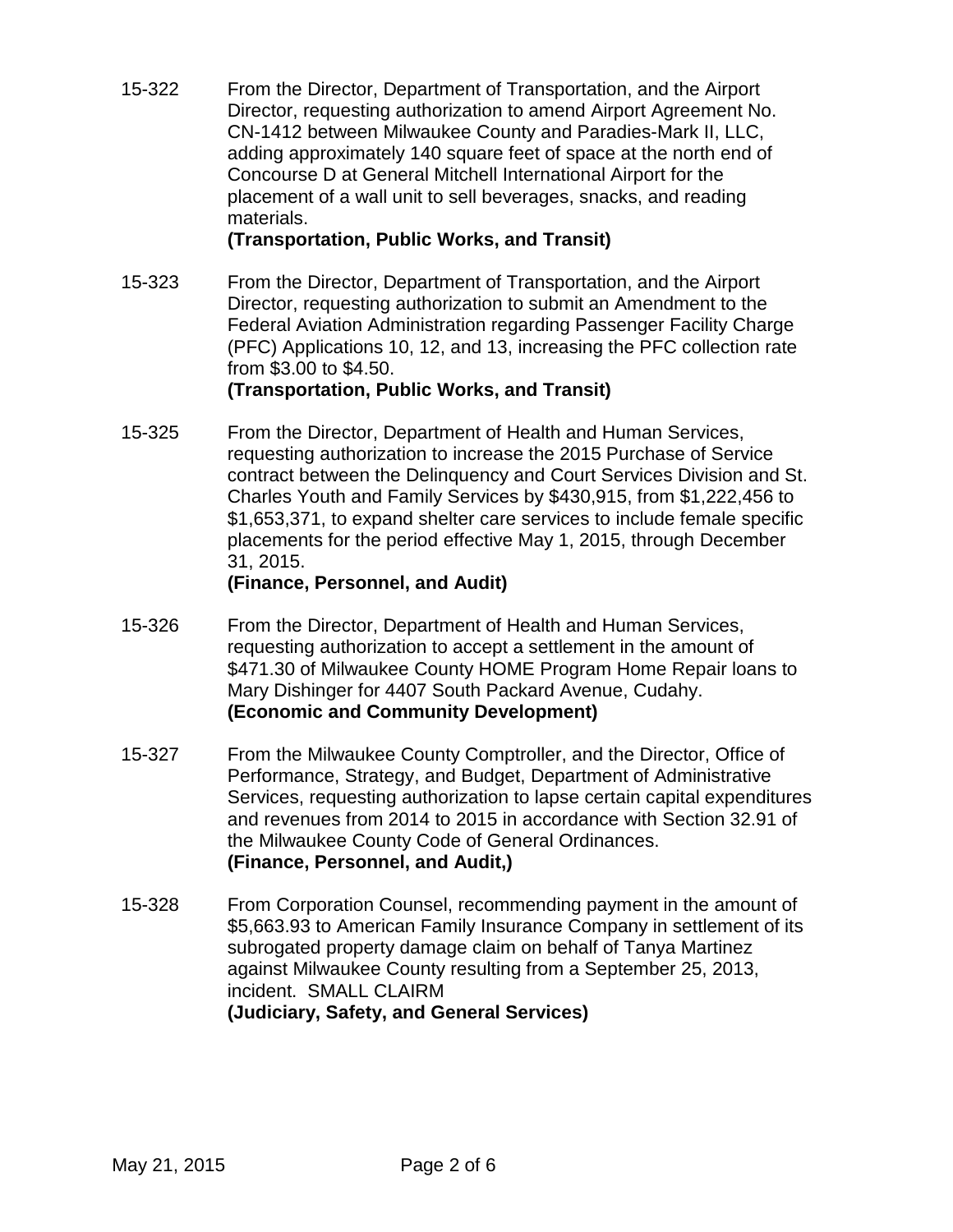- 15-329 From Corporation Counsel, recommending payment in the amount of \$21,000 to Tanya Martinez and her attorneys, Gruber Law Offices, LLC, in settlement of Ms. Martinez's bodily injury claim resulting from a September 25, 2013, incident. **(Judiciary, Safety, and General Services)**
- 15-330 **2010 Adopted Capital Project WO614:** From the Director, Office of Emergency Management, requesting authorization to enter into a Revised Lease Agreement with the City of Milwaukee for the City of Milwaukee Fire Department's Engine 38 Tower Site, 8463 North Granville Road, Milwaukee, Wisconsin, in order to replace the previously adopted Lease Agreement of File No. 14-815 to annotate infrastructure changes and clarify responsibilities for a 25-year term with a possible five-year extension to implement the 800 Megahertz Public Safety Radio System (Build Out Ten Sites to Digital) project. **(Judiciary, Safety, and General Services)**
- 15-331 From the Director, Office of Performance, Strategy, and Budget, Department of Administrative Services, submitting a 2015 Appropriation Transfer Packet for the May 2015 Cycle. **(Finance, Personnel, and Audit,)**
- 15-333 From the Director, Milwaukee County Zoo, requesting authorization to enter into a Concessions, non-exclusive Catering, and Novelty Operations Agreement with Service Systems Associates, Inc., for a 10-year term with possible five-year extension pending Milwaukee County Board approval.

## **(Parks, Energy, and Environment, and Finance, Personnel, and Audit)**

- 15-334 From the Project Manager, Economic Development Division, Department of Administrative Services, requesting authorization to enter into a Purchase Agreement in the amount of \$250,000 with Mr. Brandon Burge for the County-owned, tax-deeded property located at 8124 South Lakeview Drive, Franklin, Wisconsin. **(Economic and Community Development)**
- 15-335 From the Project Manager, Economic Development Division, Department of Administrative Services, requesting authorization to enter into a Purchase Agreement in the amount of \$193,100 with Ms. Anne Marie Sawkins for the County-owned, tax-deeded property located at 4104 North Morris Boulevard, Shorewood, Wisconsin. **(Economic and Community Development)**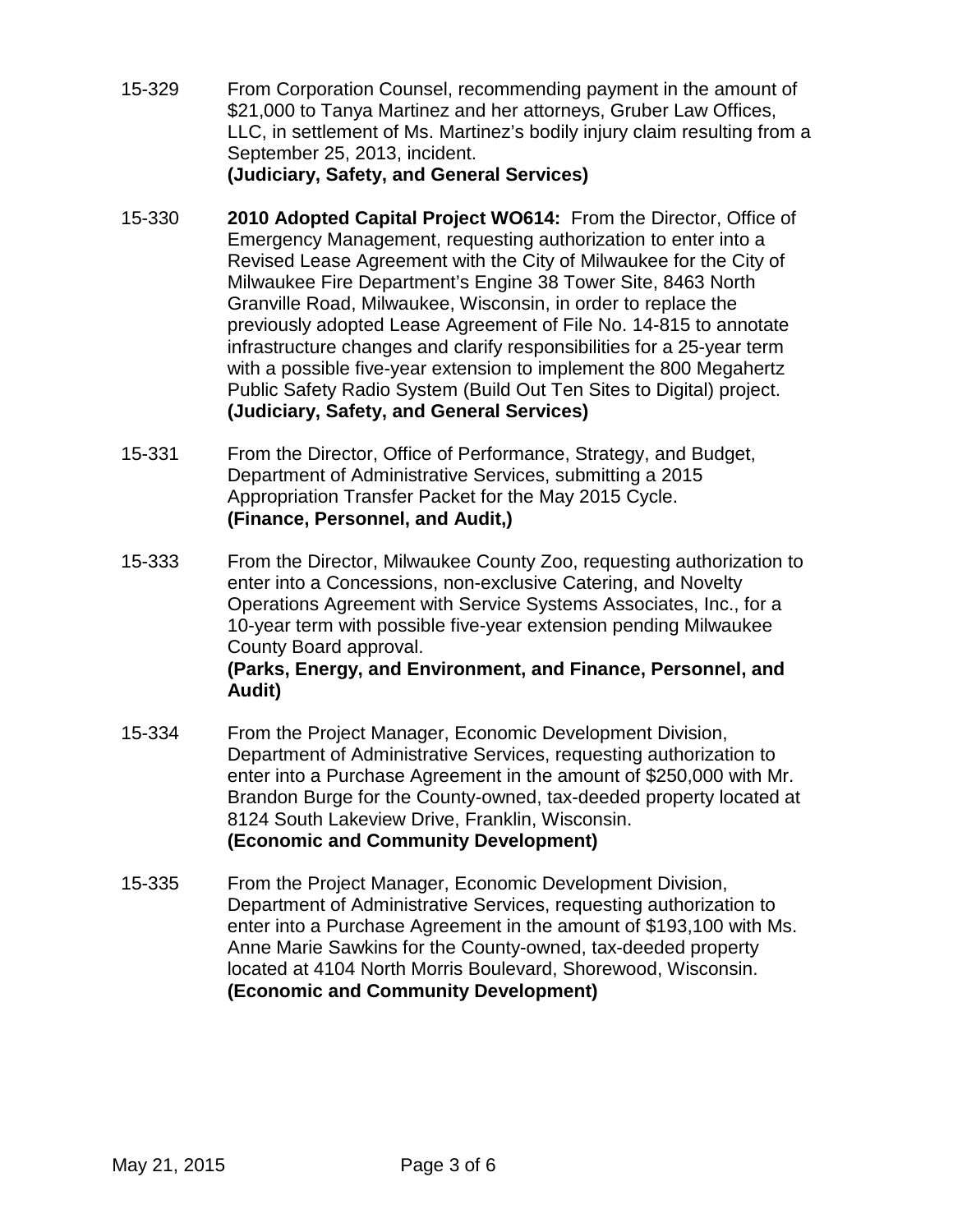- 15-336 From the Project Manager, Economic Development Division, Department of Administrative Services, requesting authorization to enter into a Purchase Agreement in the amount of \$5,000 with Mr. Jeffery Clark for the County-owned, tax-deeded property located at 5414 South Packard Avenue, Cudahy, Wisconsin. **(Economic and Community Development)**
- 15-344 From the Director, Department of Parks, Recreation, and Culture, requesting authorization to accept a donation of outdoor exercise equipment to be installed in Warnimont Park in the City of Cudahy. **(Parks, Energy, and Environment)**
- 15-345 From the Director, Department of Parks, Recreation, and Culture, requesting adoption of the Copernicus Park Master Plan created in partnership with the City of Milwaukee, residents, and TERRA Engineering, Ltd.

# **(Parks, Energy, and Environment)**

- 15-346 From the Director, Department of Parks, Recreation, and Culture, requesting authorization to execute a Vendor Permit Agreement with Cupol Enterprises, LLC, doing business as St. Francis Brewery to operate a beer garden concession operation at Humboldt Park for a five-year term with two optional two-year renewal terms. **(Parks, Energy, and Environment, and Finance, Personnel, and Audit)**
- 15-348 **2015 Adopted Budget Amendment 1B002:** From the Director, Department of Parks, Recreation, and Culture, requesting authorization to implement formal recommendations, including an appropriation transfer, relative to \$2 million in Parks Infrastructure Projects as directed by the 2015 Adopted Capital Improvements Budget and File No. 15-242. **(Parks, Energy, and Environment, and Finance, Personnel, and Audit)**
- 15-349 From Corporation Counsel, providing an informational report regarding vacant, funded, and unfunded positions in the Milwaukee County Office of the Sheriff. **BY THE COMMITTEE RESOLUTION (Judiciary, Safety, and General Services, and Finance, Personnel and Audit)**
- 15-359 From the County Board Chairwoman, appointing Supervisor Supreme Moore Omokunde to the Milwaukee Public Museum Board of Directors for a term expiring February 1, 2018. **(County Board)**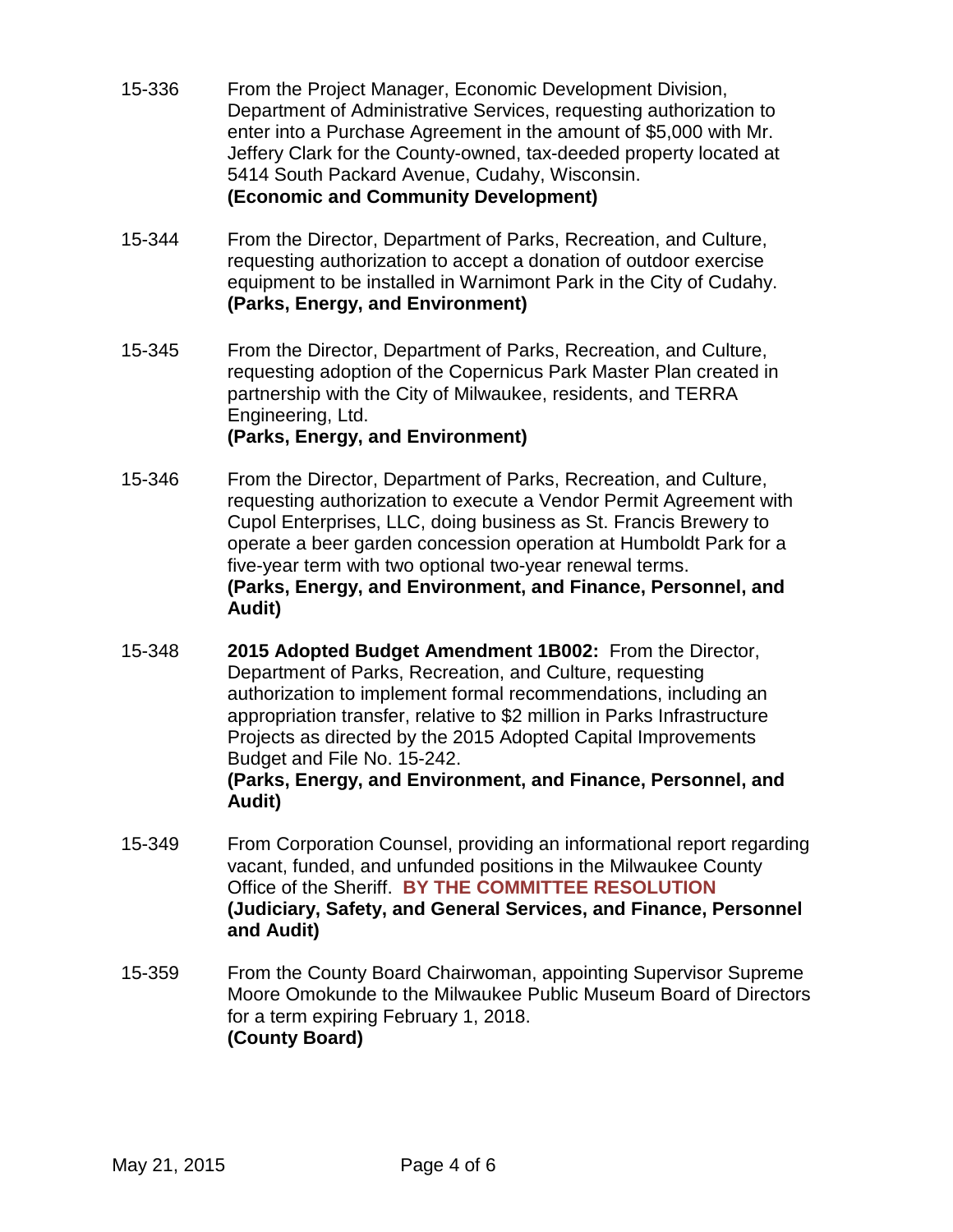## **REPORTS & COMMUMICATIONS**

#### **Referrals Received from the County Board Chairperson and Placed on File on May 21, 2015**

- 15-14 **2014 Adopted Budget Amendment 1A028:** From the Milwaukee Police Department, providing an update on the use of the ShotSpotter system to respond to and investigate firearm crimes in and near County Parks within the City of Milwaukee. **(Judiciary, Safety, and General Services)**
- 15-190 From the Director, Department of Administrative Services, providing an update on the status of the Solar Energy Feasibility Study for General Mitchell International Airport. **(Transportation, Public Works, and Transit)**
- 15-309 An informational report in response to a committee referral to the Milwaukee County Comptroller and Department of Human Resources, requesting an outline of any and all Milwaukee County employee raises since January 2014, due to advancement in the pay range, reclassification, or promotion including all Behavioral Health Division employees.

#### (**Finance, Personnel, and Audit)**

- 15-316 From the Southeastern Wisconsin Regional Planning Commission, providing an informational report titled "Impact of the Milwaukee Streetcar on the Milwaukee County Transit System. **(Transportation, Public Works, and Transit)**
- 15-347 From the Director, Office of Performance, Strategy, and Budget, Department of Administrative Services, providing a due diligence report for a Vendor Permit Agreement with Cupol Enterprises, LLC, doing business as St. Francis Brewery to operate a beer garden concession operation at Humboldt Park. **(Parks, Energy, and Environment, and Finance, Personnel, and Audit)**
- 15-354 From the Milwaukee County Comptroller, submitting an informational report providing an update on the 2015 Year-End Fiscal Projection for Milwaukee County (First Quarter). **(Finance, Personnel, and Audit)**
- 15-355 From the Milwaukee County Comptroller, submitting an informational quarterly report on Professional Service and Purchase of Service Contract Notifications received from October 1, 2014, through December 31, 2014, pursuant to Section 56.30(8) of the Milwaukee County Code of General Ordinances **(Finance, Personnel, and Audit)**